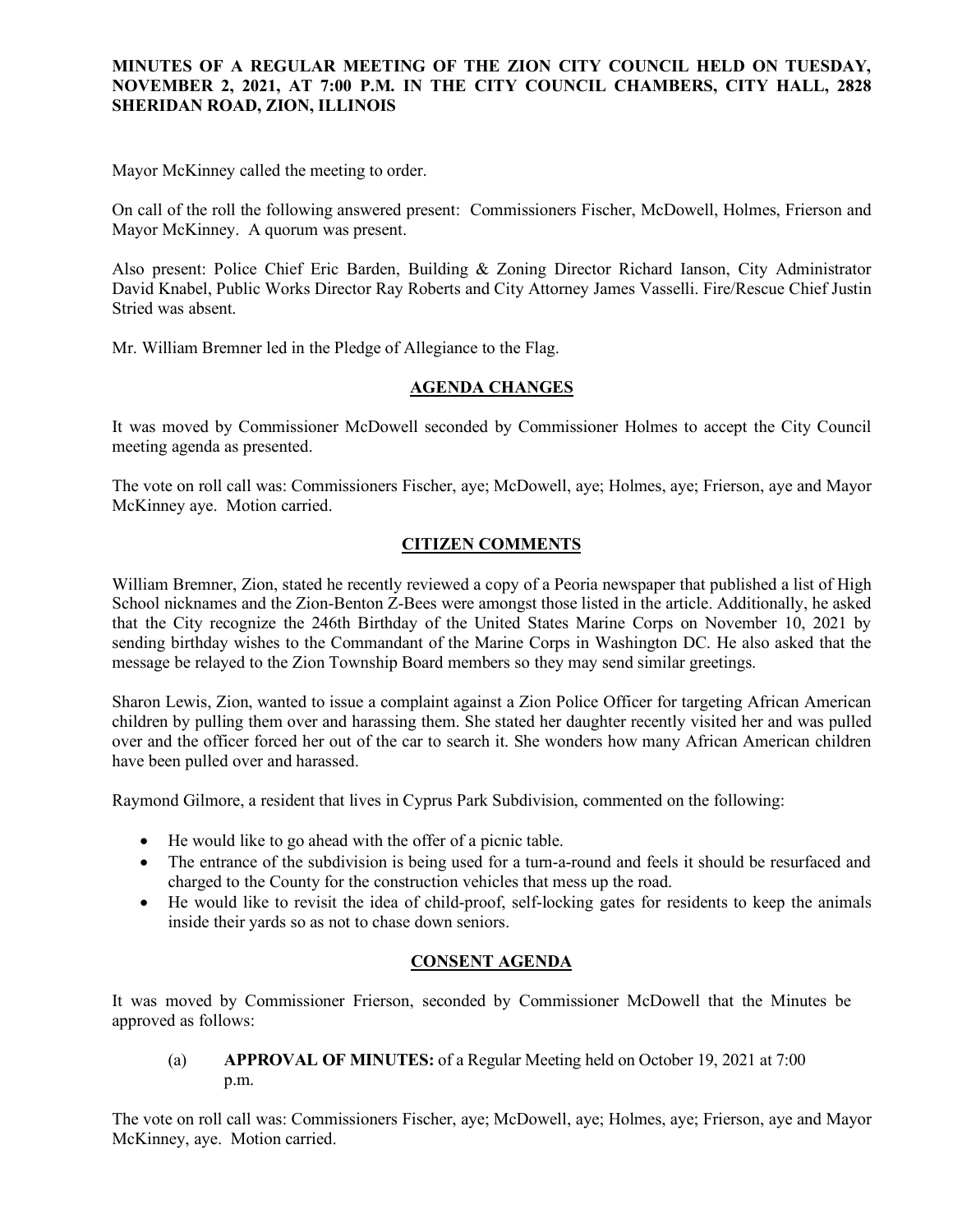It was moved by Commissioner Fischer, seconded by Commissioner McDowell that the Bills be approved as follows:

(b) **BILLS:** Vouchers 138978 through 139080 drawn on Huntington National Bank, N.A. Total: \$692,336.60.

The vote on roll call was: Commissioners Fischer, aye; McDowell, aye; Holmes, aye; Frierson, aye and Mayor McKinney, aye. Motion carried.

### **ORDINANCE/SURPLUS PROPERTY/POLICE DEPARTMENT**

A memo (21-DOC-100) was received from Chief Barden requesting that a 2010 Ford Explorer VIN #1FMEU7DE8AUA28286 be declared as surplus property and be auctioned through Clinton Auto Auction. Chief Barden stated that the Ford Explorer was used in the patrol and CSO capacity, and the vehicle is high mileage and will require extensive repair to remain serviceable.

It was moved by Commissioner Frierson, seconded by Commissioner McDowell, that an Ordinance (21-O-68) be passed declaring a white 2010 Ford Explorer VIN # 1FMRU7DE8AUA28286 as surplus property and auctioned through Clinton Auto Auction. The vote on roll call was: Commissioners Fischer, aye; McDowell, aye; Holmes, aye; Frierson, aye and Mayor McKinney, aye. Motion carried. Ordinance passed.

## **ORDINANCE/SURPLUS PROPERTY/POLICE DEPARTMENT**

A memo (21-DOC-101) was received from Chief Barden requesting that a variety of Conducted Energy Weapons (CEW) be declared as surplus property and be traded back to Axon Enterprises for a reduced purchase price on new CEW equipment. Chief Barden stated a full description of each CEW, to include the make, model and serial number is included. These CEW's are property of the police department and assigned to officers on each shift. Commissioner Fischer asked what the lifespan was on the weapons. Chief Barden stated it is dependent on the usage. Currently they are getting a few years out of them. As they get more of them they will be used less often. They are able to be replaced under the warranty which can prolong the lifespan. Commissioner Fischer noted that they are rechargeable so there is a limited life span on the battery. Chief Barden stated the manufacturer is not making them anymore so they are no longer serviceable. They are finding the batteries are unable to hold a charge for an entire shift.

It was moved by Commissioner Frierson, seconded by Commissioner Holmes, that an Ordinance (21-O-69) be passed declaring CEW's as surplus property and traded back to Axon Enterprises for a reduced purchase price on new CEW equipment. The vote on roll call was: Commissioners Fischer, aye; McDowell, aye; Holmes, aye; Frierson, aye and Mayor McKinney, aye. Motion carried. Ordinance passed.

## **ORDINANCE/MEMORANDUM OF UNDERSTANDING/LAKE COUNTY SHERIFF'S OFFICE/POLICE DEPARTMENT**

A memo (21-DOC-102) was received from Chief Barden requesting approval of a Memorandum of Understanding (MOU) between the Lake County Sheriff's Office (LCSO) and the City of Zion Police Department. It is at the request of the LCSO to consolidate the use of the body-worn cameras for officers assigned to the Lake County Special Investigations Group (SIG) under one umbrella. This will come at no cost to the City of Zion and any and all requests for evidence gained will be handled by the LCSO, and the LCSO will be responsible for managing and maintaining the body worn cameras within Illinois State Statutes.

It was moved by Commissioner Frierson, seconded by Commissioner McDowell, that an Ordinance (21-O-70) be passed approving and authorizing a certain Memorandum of Understanding between the City of Zion, on behalf of the Zion Police Department, and the Lake County Sheriff's Office. The vote on roll call was: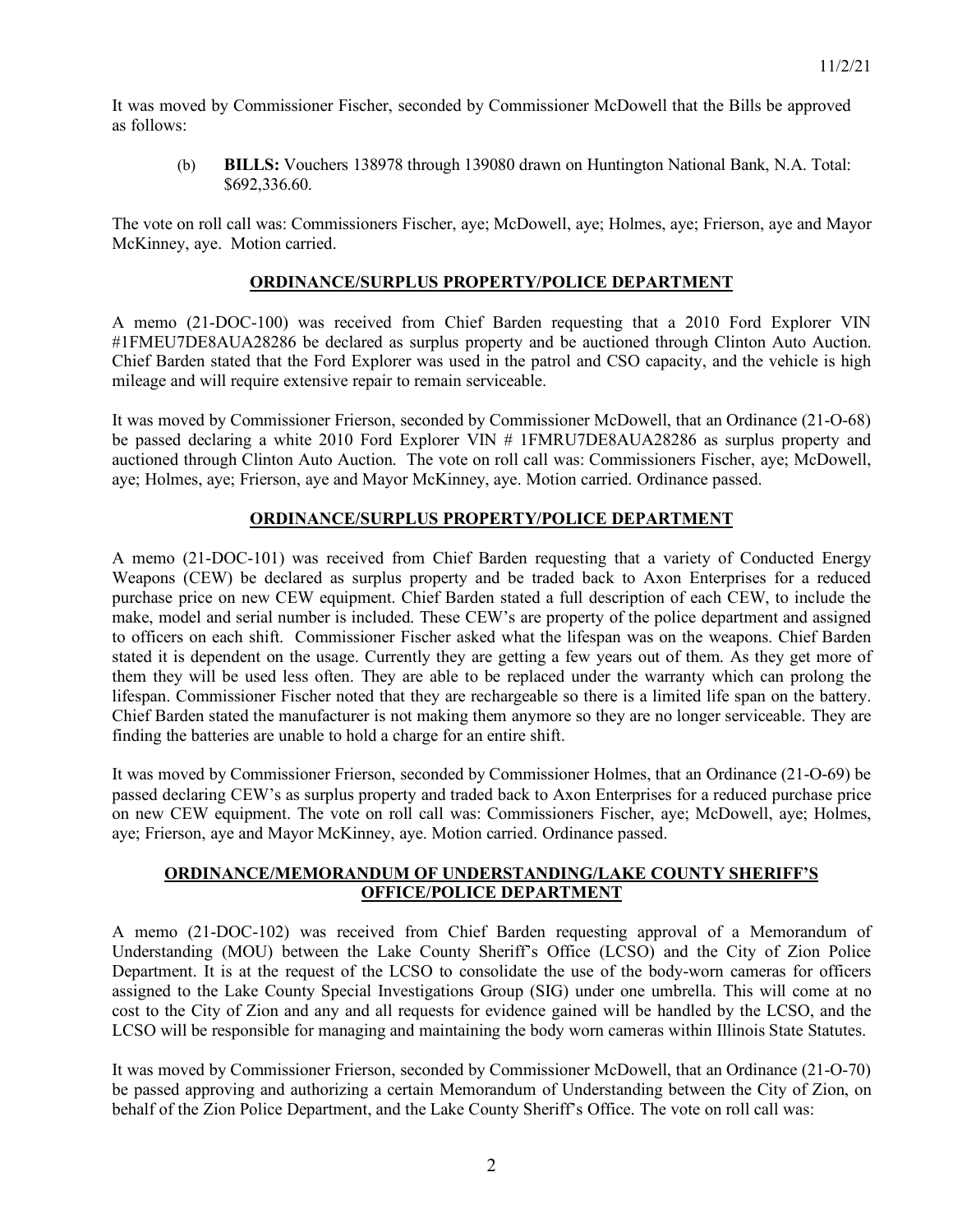Commissioners Fischer, aye; McDowell, aye; Holmes, aye; Frierson, aye and Mayor McKinney, aye. Motion carried. Ordinance passed.

#### **ORDINANCE/PURCHASE/BODY CAMERAS/AXON ENTERPRISES**

A memo (21-DOC-103) was received from Chief Barden requesting approval of the purchase of body-worn cameras (BWCs) and associated equipment from Axon Enterprises Inc. to be used by the Zion Police Department. Chief Barden stated on July 6, 2021, the Council approved funding for body-worn cameras and interview room camera technology as part of the City budget. The police department is currently under contract with Axon Enterprises for BWCs, however the initial agreement with Axon for BWCs did not provide for a camera refresh during the 5-year contract for the Body 2 BWCs. Staff recommends entering into a new 5-year contract for new and updated Body 3 BWCs. There are several benefits to the new contract. The Body 3 camera has GPS technology, gun-shot detection and live streaming capability to allow supervisors to view video feed remotely in real time. The new contract would terminate any and all contracts previously held with Axon. Additionally, the attached quote provides for a new interview room camera surveillance system. This system integrates seamlessly with other Axon technology allowing all case evidence to be held in one singular program. Staff has researched this and recommends the continued use of Axon in both BWCs and interview room surveillance for ease of use with other police agencies as well as the Lake County State's Attorney's office.

It was moved by Commissioner Frierson, seconded by Commissioner Fischer, that an Ordinance (21-O-71) be passed approving and authorizing purchase of body cameras and associated equipment from Axon Enterprises, Inc. to be used by the Zion Police Department. The vote on roll call was: Commissioners Fischer, aye; McDowell, aye; Holmes, aye; Frierson, aye and Mayor McKinney, aye. Motion carried. Ordinance passed.

## **ORDINANCE/PURCHASE OF TASER & EQUIPMENT/POLICE DEPARTMENT**

A memo (21-DOC-104) was received from Chief Barden requesting approval of the purchase of Tasers and associated equipment from Axon Enterprises Inc. to be used by the Zion Police Department. Chief Barden stated on July 6, 2021, the Council approved funding for less lethal weapon technology as part of the City budget. The police department currently uses the industry leader in conducted energy weapon (CEW) less lethal manufacturer Axon Enterprises. This product is commonly known as the Taser. The Zion Police Department is currently using Axon and with Council approval will continue to use them due to seamless integration with the body-worn cameras, evidence.com, drones and virtual reality training services provided by Axon. Additionally, the attached quote includes a virtual reality package. This package will allow for onshift, real world like scenario training to learn from allowing greater repetition for training with each of the officers. Staff recommends approval of the five year agreement with Axon Enterprises, Inc. to provide for conducted energy weapons as well as virtual reality training.

It was moved by Commissioner Frierson, seconded by Commissioner McDowell, that an Ordinance (21-O-72) be passed authorizing and approving purchase of Tasers and associated equipment from Axon Enterprises, Inc. to be used by the Zion Police Department. The vote on roll call was: Commissioners Fischer, aye; McDowell, aye; Holmes, aye; Frierson, aye and Mayor McKinney, aye. Motion carried. Ordinance passed.

# **ORDINANCE/REDEVELOPMENT AGREEMENT/ABYGROUPS, INC.**

A memo (21-DOC-105) was received from Administrator Knabel requesting approval of an agreement with AbyGroups, Inc. for TIF incentives related to the construction and operation of a Popeye's restaurant at the location of the old Dunes Theatre property. Administrator Knabel stated while delayed by the State, the developer has since changed attorneys. Upon review by the new attorneys, there were provisions of the original contract that did not align with the actual structure of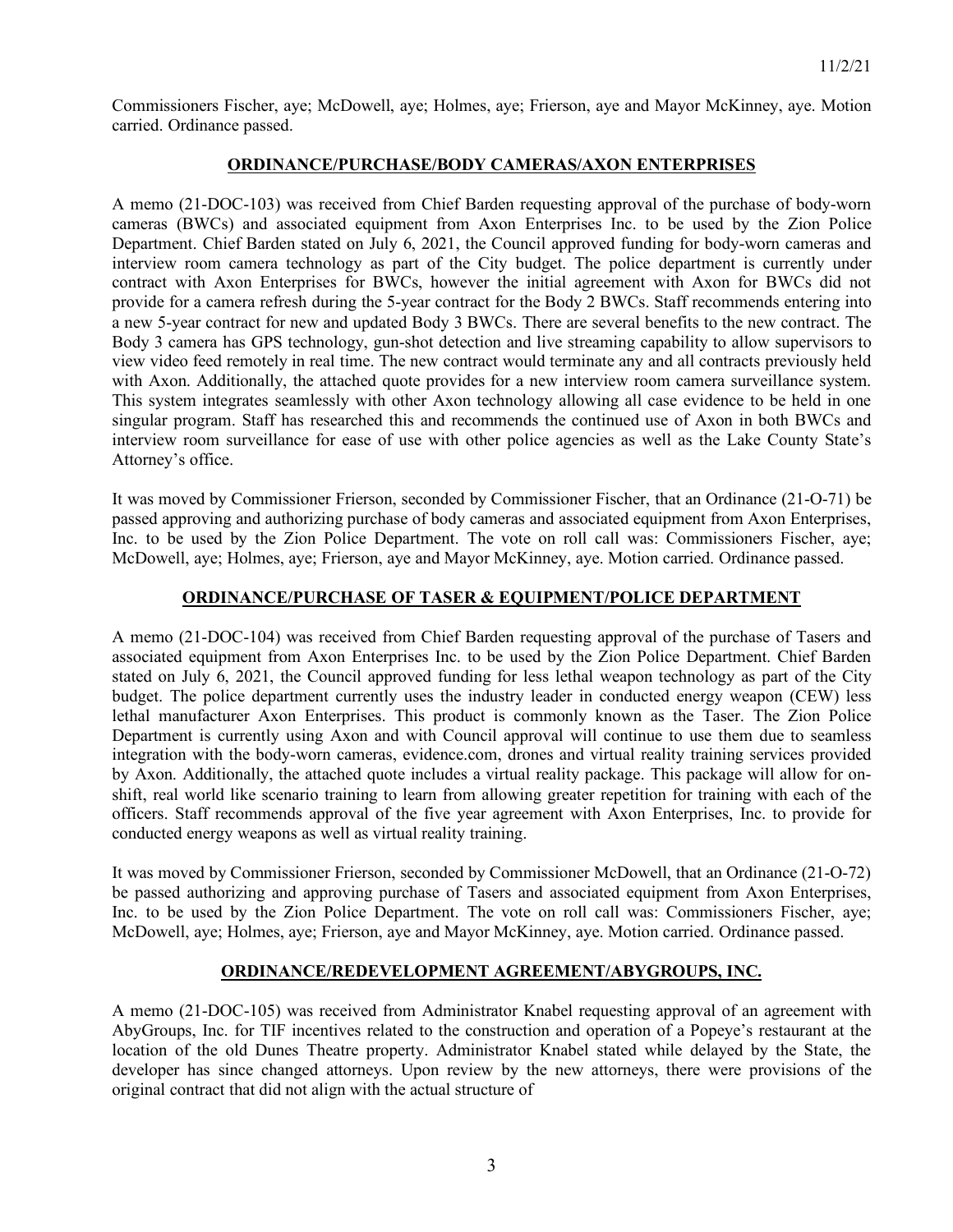the development. These provisions were addressed in the revised agreement for Council approval. It was noted that nothing changed related to the scope of the project itself or the incentive amounts. The primary changes were in how the incentives were to be paid. Originally, it was through reimbursement as increment is realized annually on the tax rolls, but now switched to an escrow and reimbursement draw down process. Additionally, some provisions related to allowing the developer to finance their portion of the project were addressed in this agreement while excluded in the original. The agreement as presented now aligns with the structure of the project and puts it back on track.

It was moved by Commissioner Fischer, seconded by Commissioner Holmes, that an Ordinance (21-O-73) be passed approving and authorizing a certain revised Redevelopment Agreement between the City of Zion and AbyGroups, Inc. or its Designee. The vote on roll call was: Commissioners Fischer, aye; McDowell, aye; Holmes, aye; Frierson, aye and Mayor McKinney, aye. Motion carried. Ordinance passed.

### **KEY CARD/FOB INSTALLATION BIDS**

A Tabulation of Bids (21-DOC-106) was received from Director Ianson regarding the bids for the Key Card & FOB Installation. Director Ianson stated the City received two bids, only one was responsive for the Installation of the Key Card & FOB Systems for all City Buildings.

| <b>Bidder</b>       | <b>Base Bid Amount</b> | Alternate Bid Amount |
|---------------------|------------------------|----------------------|
| S & S Systems, Inc. | \$52,428.01            | \$43,231.60          |

Staff recommends the only responsible bidder, S & S Systems, Inc. for the base bid of \$52,428.01. Funding for the project was included in the FY21-22 Capital Budget. Commissioner Frierson asked how long the bid period was open. Director Ianson stated 15 days.

It was moved by Commissioner Holmes, seconded by Commissioner McDowell that the bid for the Key Card & FOB Installation be awarded to S & S Systems, Inc. for the base bid of \$52,428.01. The vote on the roll: Commissioners Fischer, aye; McDowell, aye; Holmes, aye; Frierson, aye and Mayor McKinney, aye. Motion carried.

### **ENGINEERING SERVICES/STP GRANT/CHRISTOPHER BURKE ENGINEERING**

A memo (21-DOC-107) was received from Director Roberts requesting approval of a proposal for professional engineering services for the STP Grant for Galilee Avenue. Director Roberts stated the Lake County Council of Mayors has announced a call for work for the FY2022-FY2026 STP Shared Fund Program. This program provides Federal Funding for 80% of the construction engineering and construction costs. The proposed project is for the resurfacing of Galilee Avenue from  $21<sup>st</sup>$  Street to  $33<sup>rd</sup>$  Street. The estimated cost of the project is \$1,790,155.00. Potential Federal Funding is estimated at \$1,386,924.00. The City's estimated shared cost is \$403,231.00. Staff is requesting approval of the proposal for design engineering and project application submittal to Christopher Burke Engineering of Rosemont, Illinois in the amount of \$56,500.00. Commissioner Fischer asked if this request is for the funding for the application submittal. Director Roberts stated they must have the design done to submit with the application. Once submitted, the applications will be voted on by CMAP and the Lake County Council of Mayors.

It was moved by Commissioner McDowell, seconded by Commissioner Fischer to accept the proposal for design engineering and project application submittal from Christopher Burke Engineering in the amount of \$56,500.00. The vote on roll call was: Commissioners Fischer, aye; McDowell, aye; Holmes, aye; Frierson, aye and Mayor McKinney, aye. Motion carried.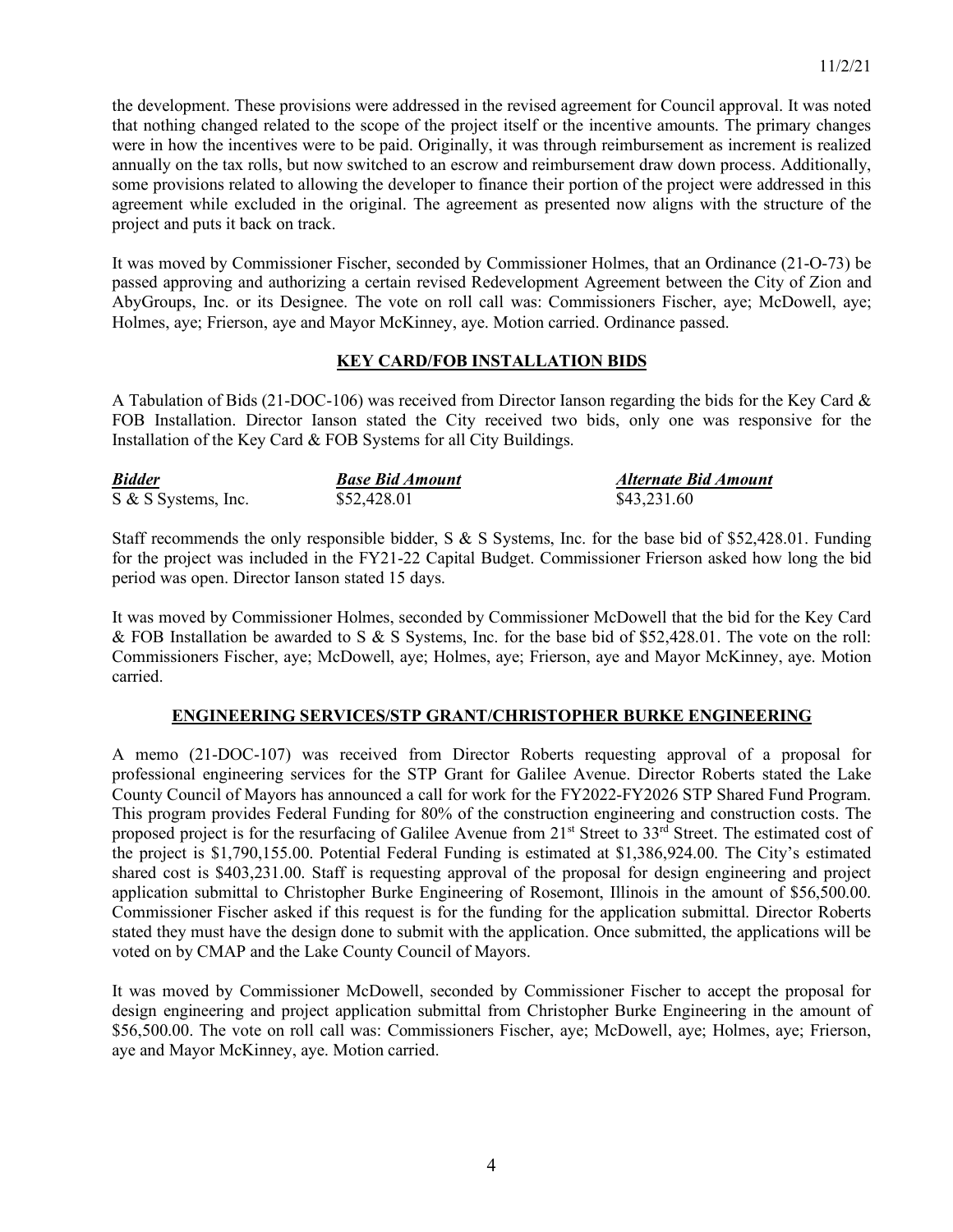### **SPRINKLER SYSTEM WAIVER/2250 SHERIDAN ROAD**

A memo (21-DOC-108) was received from Chief Stried requesting the Council approve the waiver of a sprinkler system requirement for 2250 Sheridan Road. Attorney Vasselli stated on behalf of Chief Stried, that a waiver of a sprinkler system requirement is being requested following a Change of Use inspection of 2250 Sheridan Road. This is in reference to Section 903.6.2 bullet pint 3 of the 2006 International Fire Code, as amended in Section 34-43 of the City Code, regarding sprinkler system requirements for "expansion, interior alterations, or remodeling" of occupancies. Bullet point 3 states "A project that entails a change in "Use Group" for any part of the building" would require the sprinkler system requirement. This building is a former tax preparation office, which has been proposed to change into a daytime COVID-19 testing site. The occupancy does have an alarm system, will not operate overnight and is up to current fire code requirements otherwise. Chief Stried believes it is unreasonable to require a sprinkler system addition given the small size of the workspace in comparison to the rest of the strip mall, and the proposed use of the occupancy. It is not his intention that this particular opinion or vote will become precedential in nature; as this is based on the merits of this specific situation itself only. Attorney Vasselli stated he has reviewed this and is in agreement.

It was moved by Commissioner Frierson, seconded by Commissioner McDowell to approve the waiver of the sprinkler system requirement for 2250 Sheridan Road. The vote on roll call was: Commissioners Fischer, aye; McDowell, aye; Holmes, aye; Frierson, aye and Mayor McKinney, aye. Motion carried.

### **INSURANCE RENEWALS/GENERAL LIABILITY/LAW ENFORCEMENT LIABILITY/AUTO/EQUIPMENT/EXCESS UMBRELLA**

A memo (21-DOC-109) was received from Administrator Knabel requesting approval of the proposal for the insurance renewal of the general liability, law enforcement liability, auto and equipment insurance and excess umbrella policy. Administrator Knabel stated the City's brokers, Assurance, went out to market for the City's insurance, which is set to expire at the end of the month. The total renewal is up 3.5% or \$11,214 annually. After reviewing the information returned, it is the recommendation of Assurance and staff to renew as presented in the proposal.

It was moved by Commissioner Fischer, seconded by Commissioner Holmes to approve the insurance renewal for the City's general liability, law enforcement liability, auto and equipment insurance and excess umbrella policy as presented. The vote on roll call was: Commissioners Fischer, aye; McDowell, aye; Holmes, aye; Frierson, aye and Mayor McKinney, aye. Motion carried.

## **DEPARTMENTAL COMMENTARY**

Director Ianson stated the demolition of the building on 2771 Galilee is 90% complete. They are waiting on the final grading and asphalt.

Director Roberts stated the adjustments to the 2020 Road Program have been completed by Payne & Dolan.

Administrator Knabel stated the City re-implemented water shut-offs in October. There had previously been a stay on shut-offs for the past 18 months. Everyone who is eligible for shut-offs has received notices over the past year. In October there were 700 accounts eligible for shut-off. The City has been working with the Township to provide outreach to residents. He encouraged residents to contact the Township for assistance before December. Mayor McKinney suggested residents can also contact the United Way by calling 211 for assistance.

Chief Barden stated Shop with a Cop will take place again this year at Walmart. He stated if citizens would like to donate or offer assistance, they can contact the Coalition of Healthy Communities. Additionally, he asked that citizens slow down as they will be issuing tickets.